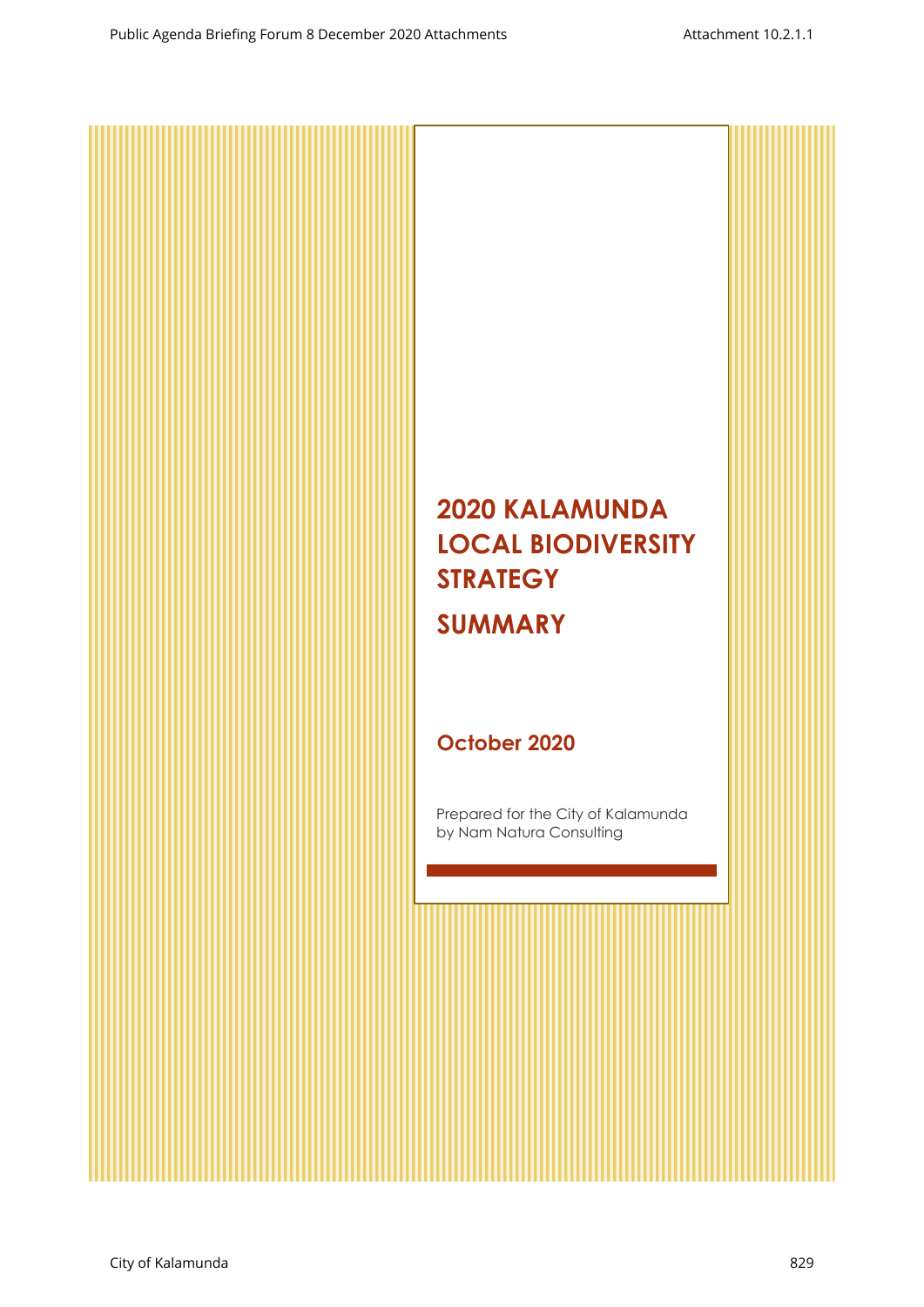#### **Document Tracking**

| <b>Item</b>         | Detail                                                                 |
|---------------------|------------------------------------------------------------------------|
| <b>Project Name</b> | Review and update of the City of Kalamunda Local Biodiversity Strategy |
| Client              | City of Kalamunda                                                      |
| Prepared by         | Nam Natura Consulting                                                  |
| Status              | Draft                                                                  |
| Version<br>Number   | Summary Report V1                                                      |
| Last saved on       |                                                                        |
|                     |                                                                        |

#### **Disclaimer**

*This document may only be used for the purpose for which it was commissioned and in accordance with the contract between the City of Kalamunda and Nam Natura Consulting. The scope of services was defined in consultation with the client, by time and budgetary constraints imposed by the client, and the availability of reports and other data on the subject area. Changes to available information, legislation and schedules are made on an ongoing basis and readers should obtain up to date information.*

*Nam Natura Consulting accepts no liability or responsibility whatsoever for or in respect of any use of or reliance upon this report and its supporting material by any third party. Information provided is not intended to be a substitute for site specific assessment or legal advice in relation to any matter. Unauthorised use of this report in any form is prohibited.*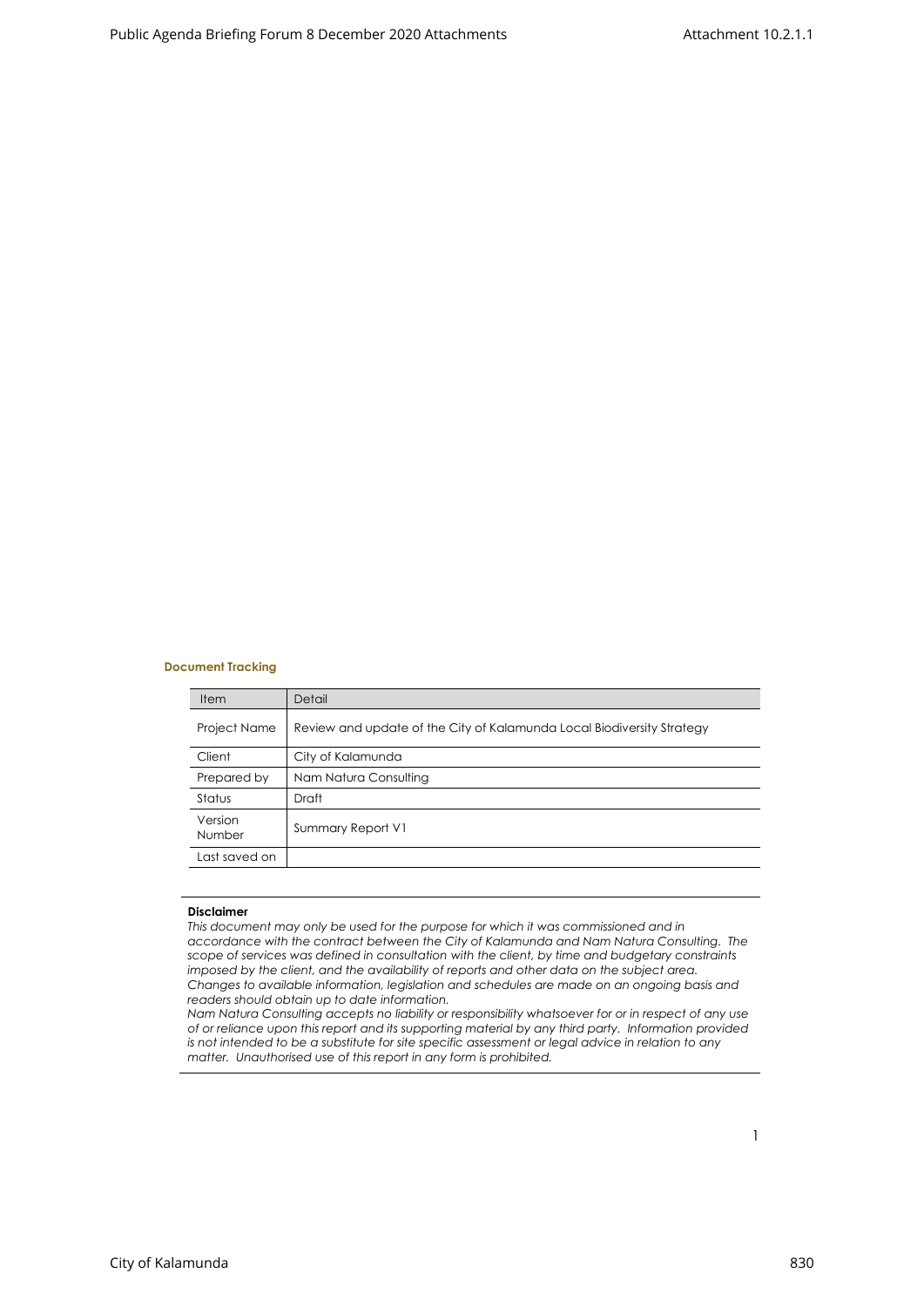Local Biodiversity Strategy 2020 provides the framework for biodiversity consideration in local land use planning, its conservation and management in "Local Natural Areas" across the City. For the purposes of this document, **Local Natural Areas** are defined as natural areas that exist:

- outside Bush Forever Areas that are reserved as Parks and Recreation in the Metropolitan Region Scheme, except for lands identified by the City as 'City's LNAs';
- outside Regional Parks, except for lands identified by the City as 'City's LNAs';
- outside lands managed by the Department of Biodiversity, Conservation and Attractions.

The City of Kalamunda 2020 Local Biodiversity Strategy consists of four parts:

Part 1: Summary – provides an overview of biodiversity in the City and recommended biodiversity conservation actions.

Part 2: Technical Report with detailed descriptions of relevant regulatory and policy frameworks for biodiversity conservation, outline of biodiversity status in the City, the description of methodology used to prioritise Local Natural Areas, results of the prioritisation and recommendations on how to improve biodiversity conservation in the City. Glossary of terms and definitions is included here.

Part 3: Appendices – include maps, tables and other detailed descriptions supporting the information in the Technical Report. Appendix G provides a guide to using the on-line mapping platform with results of natural area prioritisation and connectivity modelling.

Part 4: On-line map viewing platform

#### **CONTENTS**

| What has been done so far towards biodiversity conservation in the City of Kalamunda? 7 |  |
|-----------------------------------------------------------------------------------------|--|
|                                                                                         |  |
|                                                                                         |  |
| Where are the priorities for biodiversity conservation and opportunities for            |  |
|                                                                                         |  |
|                                                                                         |  |

*For References and definitions see the Technical Document.*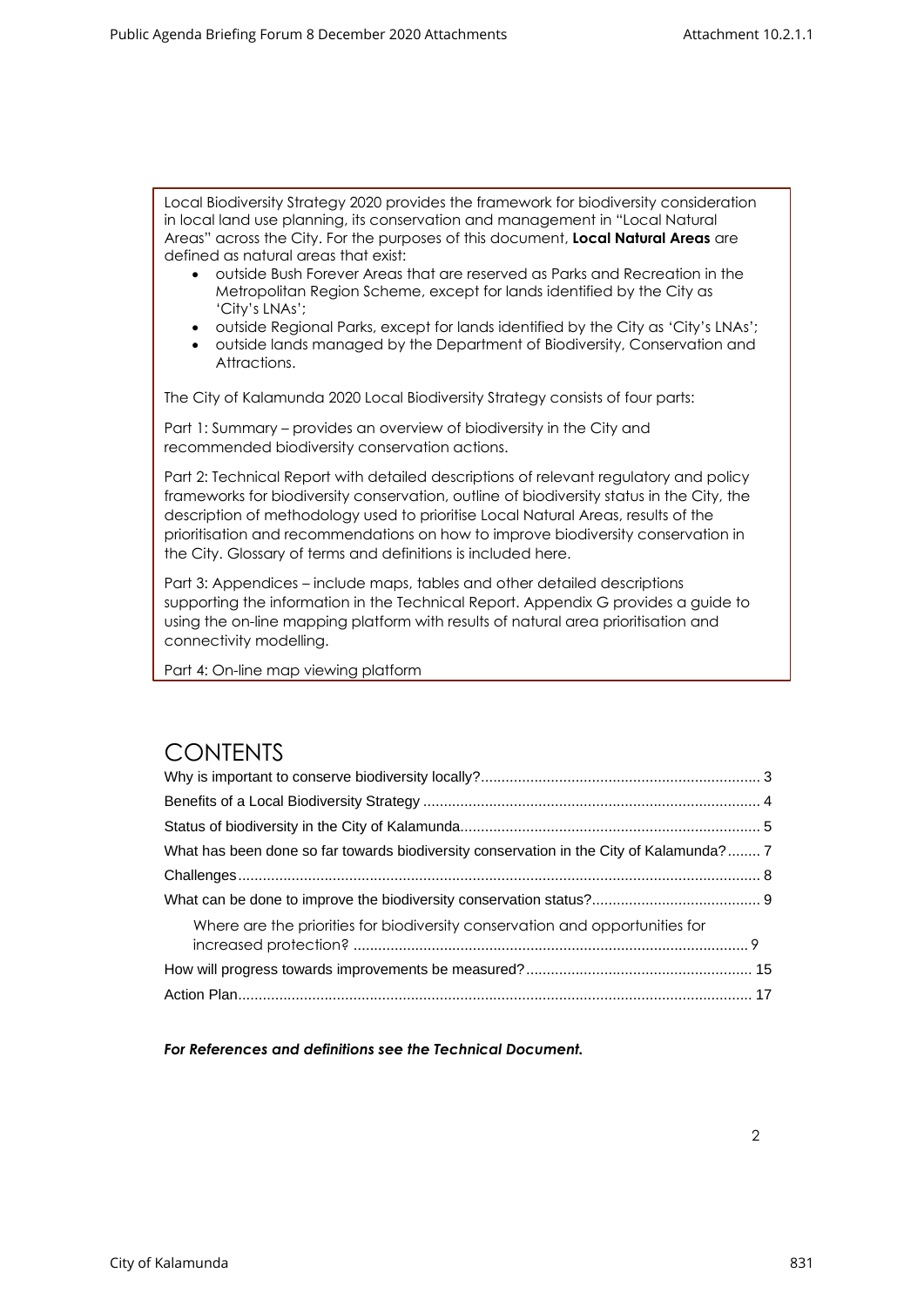#### **Vision**

<span id="page-3-0"></span>The City of Kalamunda and its community will protect, manage and value the local biodiversity to ensure lasting legacy for future generations.

### WHY IS IMPORTANT TO CONSERVE BIODIVERSITY LOCALLY?

#### *1 To support local community well-being*

The City's community highly value the natural environment with 97% of respondents in 2017 and 2019 community surveys said that the City of Kalamunda's bushland, trees and natural vegetation are important. These values are reflected in the Strategic Community Plan, *Kalamunda Advancing 2027*, and the City's Environmental Land Use Planning Strategy (July 2019) which includes the review and update of the City's 2008 Local Biodiversity Strategy as a priority action.

This strong local desire for environmental protection is well supported by scientific research into the benefits of investment into environmental protection, including benefits to human health and community wellbeing, economic activity, moderation of climate or diseases and future research opportunities. Benefits of protecting biodiversity go beyond protecting a 'clean and green' environment.

Replacing the plants, animals and the natural systems they maintain in specific soils, water and climatic conditions with highly simplified landscapes leads to significant degradation of quality of the environment and its capacity to offer the services such as clean air, clean water, renewable resources, pollination of crops, natural pest control and other provisioning or regulating services. There is also a clear link between the diversity of natural areas and their values to improving human wellbeing with natural area retaining high biodiversity providing greater benefits to human health. Many cultural practices developed around specific features of natural areas and to be able to maintain these cultural practices or cultural identities, it is critical to retain the natural landscapes.

Natural areas with high biodiversity provide greater opportunities for future research, diversity in economic opportunities and in artistic expressions.

#### *2 Biodiversity is on lands managed by a range of custodians*

While many aspects of biodiversity conservation are regulated via legislation, [key](https://soe.environment.gov.au/theme/biodiversity)  [findings](https://soe.environment.gov.au/theme/biodiversity) of the Australia's latest State of the Environment (SOE) Report (2016) included;

- the number of threatened species and ecological communities increased,
- there was no evidence of decreased pressures on biodiversity,
- the cumulative impacts of multiple pressures amplify the threats to biodiversity, and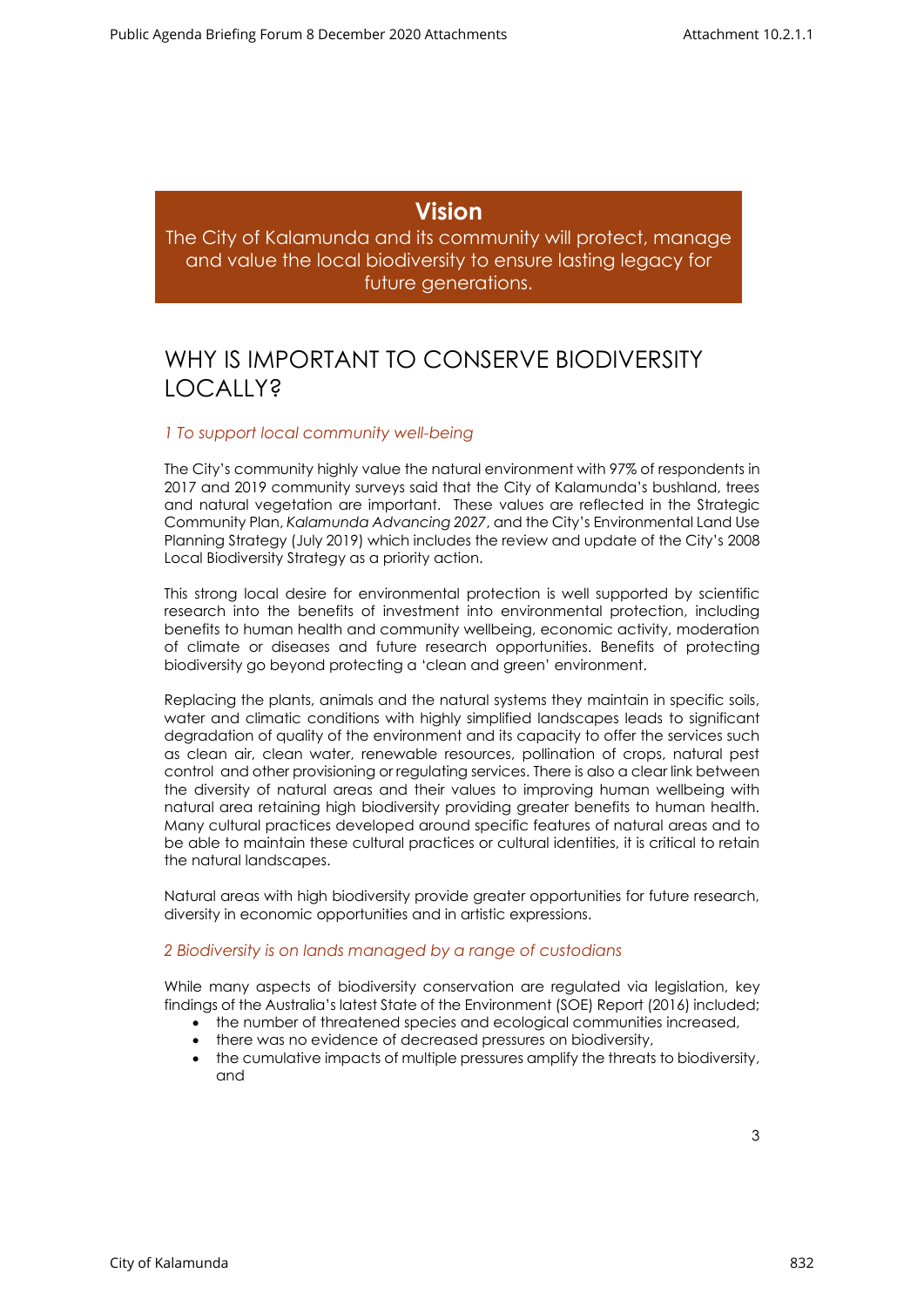• the current network of protected areas is not yet comprehensive, representative or adequate<sup>1</sup>.

While protection of representative natural areas via establishment of reserves can be legislated, the long-term viability of these reserved representations of biodiversity depends on adequate reserve management and on management of lands surrounding them. In addition, to build resilience and facilitate adaptation of natural areas to the impacts of climate change, the reserved areas need to be connected to allow for the movement of plant material and animals.

#### 3 Biodiversity in the City of Kalamunda is part of a region internationally recognised as hotspot for biodiversity conservation

The South West of Western Australia is internationally recognised as hotspot for biodiversity conservation due to very high richness of plant species, with many being of conservation concern. About half of over 8000 plant species found here are endemic, or do not grow anywhere else in the world. Within the South West, Perth region, which includes the City of Kalamunda, recorded similar levels of species endemism as Fitzgerald region and similar levels of species richness as Stirling Ranges.

One of the unique features of these plants is that about 15% of them are pollinated by birds and mammals instead of insects. Nowhere else in the world had been recorded such a high dependence of plants on birds and animals. And some of these animals are also endemic to this region, including the honey possum which feeds on the nectar of flowering plants such as banksias.

Conserving biodiversity in the City is as important as conserving biodiversity in expansive forested areas outside urban areas.

#### <span id="page-4-0"></span>BENEFITS OF A LOCAL BIODIVERSITY STRATEGY

- Increased transparency in decision making, by defining what 'significant' means locally and where 'significant' natural areas are;
- Effective in facilitating early consideration of biodiversity in land use planning;
- Recognised as valid consideration in land use planning as noted by the WA Planning Commission and the State Administrative Tribunal;
- Effective in increasing biodiversity protection;
- Effective in gaining support for resourcing natural area management;
- Effective in engaging community, including private landholders, in conserving biodiversity.

<sup>1</sup> Cresswell ID, Murphy H (2016). Biodiversity: Biodiversity. In: Australia state of the environment 2016, Australian Government Department of the Environment and Energy, Canberra, https://soe.environment.gov.au/theme/biodiversity, DOI 10.4226/94/58b65ac828812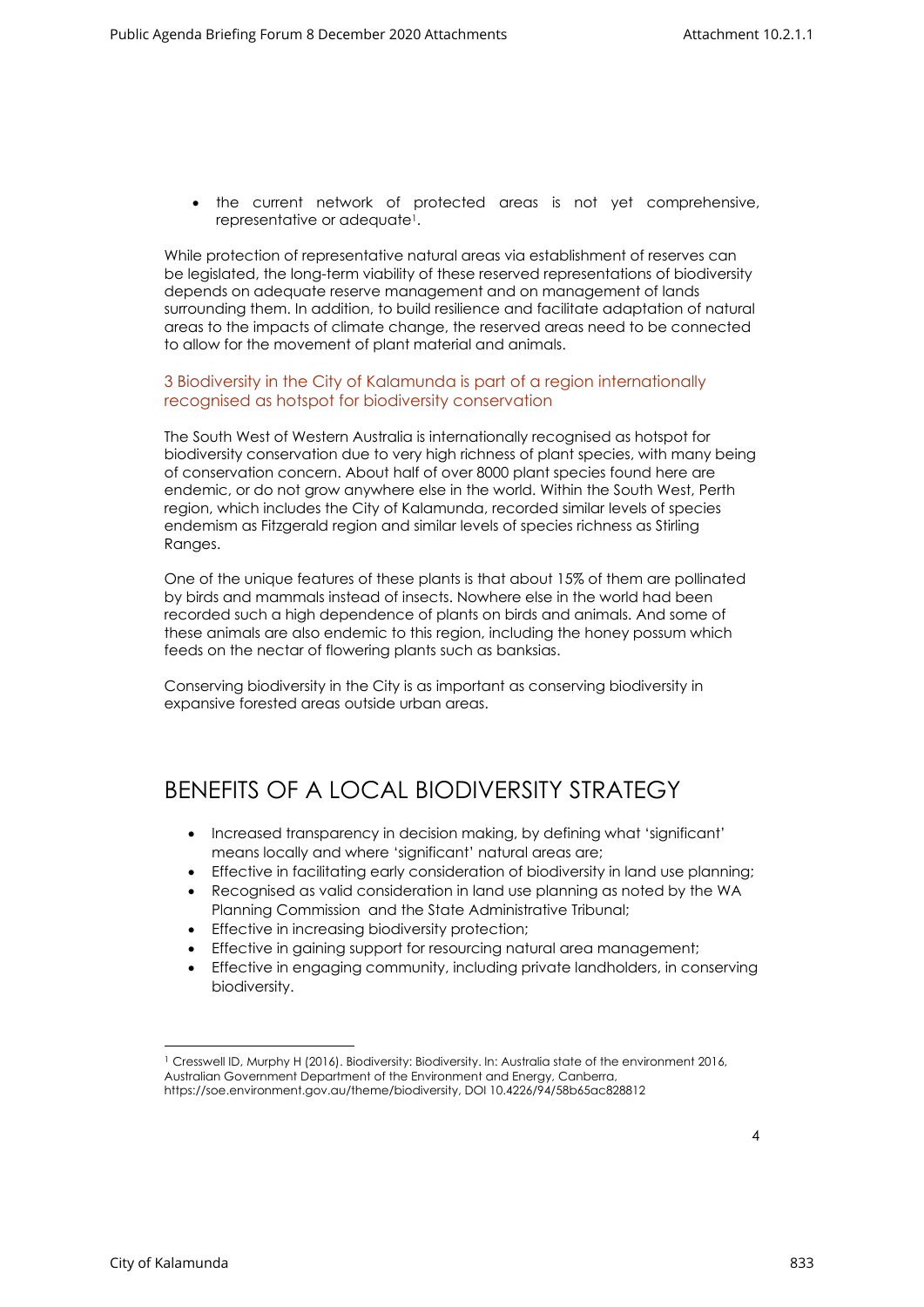# <span id="page-5-0"></span>STATUS OF BIODIVERSITY IN THE CITY OF KALAMUNDA

The following section summarises several key aspects of biodiversity and their status in the City. More detailed information is provided in the Technical Report and Appendices.



# $94%$

**Native vegetation** 

Of the City area<br>mapped as native vegetation

Of the remaining native<br>vegetation is retained on<br>the Darling Scarp and Darling Ranges part of the City

Of the pre-European vegetation extent remains<br>on the Swan Coastal Plain portion of the City

 $< 10\%$ 



Of the pre-European extent of native vegetation protected in the City



Native vegetation by vegetation complex mapping is the main surrogate mapping layer used for biodiversity assessment. Of the 14 vegetation complexes mapped in the City, only four are retained or protected above the recognised ecological threshold levels of 30% and 10% of original extent.

Since the adoption of the 2008 Kalamunda Local Biodiversity Strategy, over 500 hectares<sup>2</sup> of native vegetation has been cleared. Most vegetation loss can be observed on the Swan Coastal Plain portion of the City, but vegetation clearing also occurred in Carmel, Lesmurdie, Walliston and Bickley.

The protection status of native vegetation in the City has not changed since 2008, with 28.5% of the City's pre-European extent of native vegetation retained in Crown reserves with conservation vesting purpose and on private land with a conservation covenant. While over 7,000 hectares<sup>3</sup> of natural areas were reserved as Parks and Recreation in the Metropolitan Regions Scheme over the previous twelve years, the vesting purpose of reserved land has not changed to include conservation and many areas mapped as Parks and Recreation remain on freehold land.

*Which areas are protected?* 

Protected areas considered to be protected in perpetuity are those natural areas that are secured for conservation either as

- Public lands vested for conservation purpose (e.g. nature conservation)
- Indigenous Protected Areas
- Private and public lands where the biodiversity values are secure for conservation under planning scheme provisions, or covenanting (Australian Government 2010).

The City of Kalamunda manages nine reserves with conservation vesting purpose comprising 23 hectares of native vegetation. However, the 2008 Local Biodiversity Strategy sought to increase the protection status of vegetation in 29 City managed

<sup>2</sup> In 2008, 24,081ha of native vegetation remained. In 2020, 23,552ha of native vegetation remained. The 2020 vegetation extent figure is based on the 2020 mapping by the Department of Primary Industries and Regional Development (DPIRD) and City's LNA mapping, which identified additional 102ha of native vegetation not captured in the DPIRD mapping. Then 24,081ha minus 23,552ha equals 529ha. Note, the vegetation loss figure listed in Appendix E does not include the City's LNA mapping. <sup>3</sup> In 2020, 10,970hectares of native vegetation was mapped as Parks and Recreation (MRS) in the City of Kalamunda.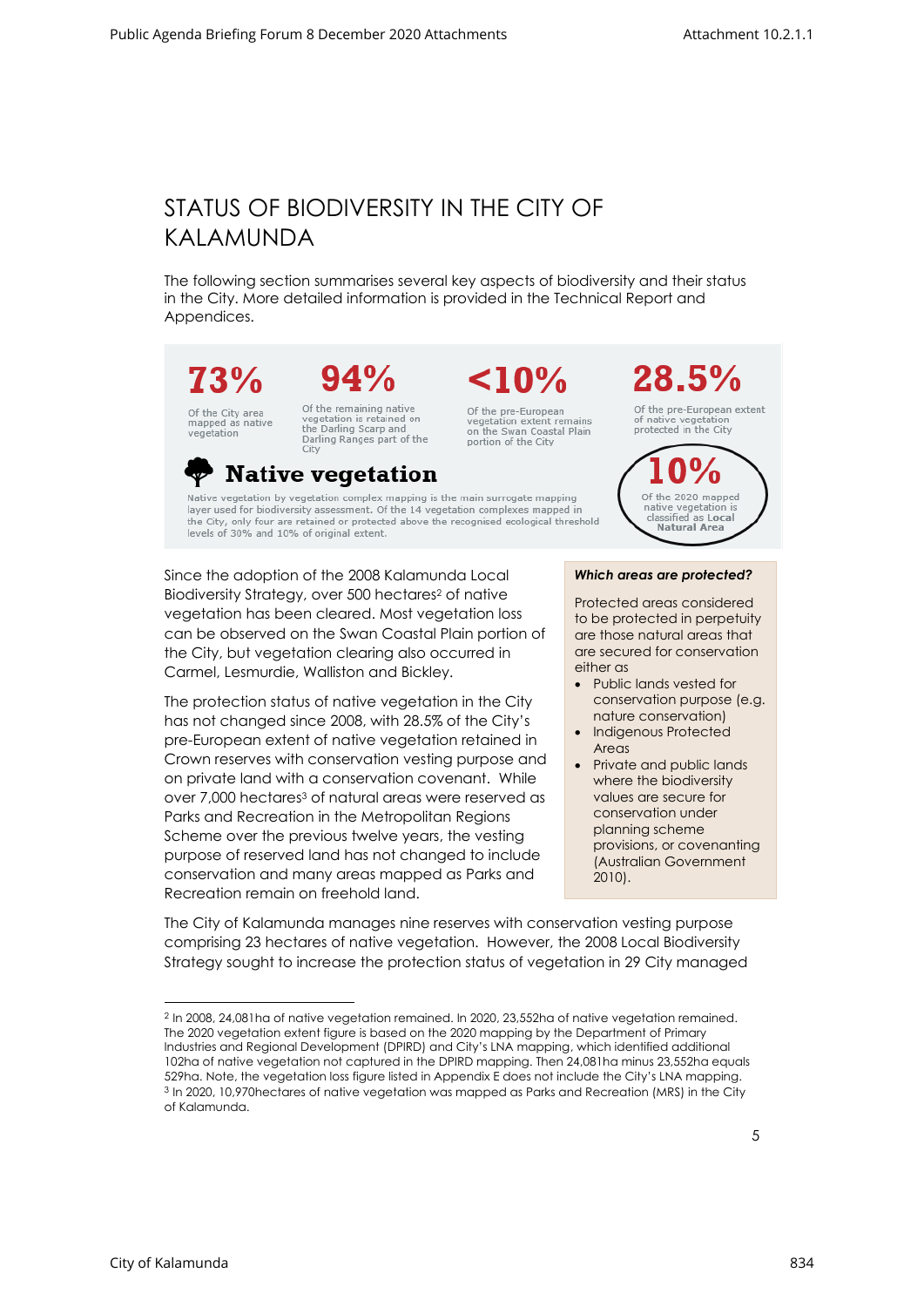reserves covering over 260 hectares. This objective of the Strategy was not achieved.

With 28.5% of pre-European extent of native vegetation protected, still several vegetation types mapped in the City are not protected locally. This includes Guildford vegetation complex on the Swan Coastal Plain, Yarragil 2 and Swamp in the Darling Ranges. Forrestfield and Southern River vegetation complexes are also very poorly represented in the City of Kalamunda and in the broader region.

Considering the 2020 retention and protection status of vegetation complexes across their mapped area<sup>4</sup> and locally, seven vegetation complexes are identified as priority and where also opportunities exist for increased protection in the City:

- **Forrestfield**
- Southern River
- Darling Scarp
- Dwellingup 2
- Murray 2
- Yarragil 1
- Yarragil 2.

Since 2008, new threatened and priority plants and animals were recorded in the City. More importantly, new plants<sup>5</sup>, fungi and insects are still being described in the South West of Western Australia. In August 2020, five new jumping spider species were discovered in the City of Kalamunda<sup>6</sup>, demonstrating the high biodiversity values of the City's natural areas and the need for adequate consideration of biodiversity when undertaking activities that might impact it.



**FIGURE 1: A NEWS ITEM FROM THE CITY OF KALAMUNDA WEBSITE.**

<sup>4</sup> Vegetation complexes mapping is based on the pattern of vegetation at a regional scale, reflecting the key determining factors of landform, soils and climate. Two bioregions overlap the City of Kalamunda; Swan Coastal Plain and Jarrah Forest. <sup>5</sup> According to FloraBase, 95 new plant species were listed in WA each year since year 2000 (https://florabase.dpaw.wa.gov.au/statistics/). <sup>6</sup> [https://www.kalamunda.wa.gov.au/news-details/2020/08/04/photographer-uncovers-new-species-in](https://www.kalamunda.wa.gov.au/news-details/2020/08/04/photographer-uncovers-new-species-in-the-city-of-kalamunda)[the-city-of-kalamunda](https://www.kalamunda.wa.gov.au/news-details/2020/08/04/photographer-uncovers-new-species-in-the-city-of-kalamunda)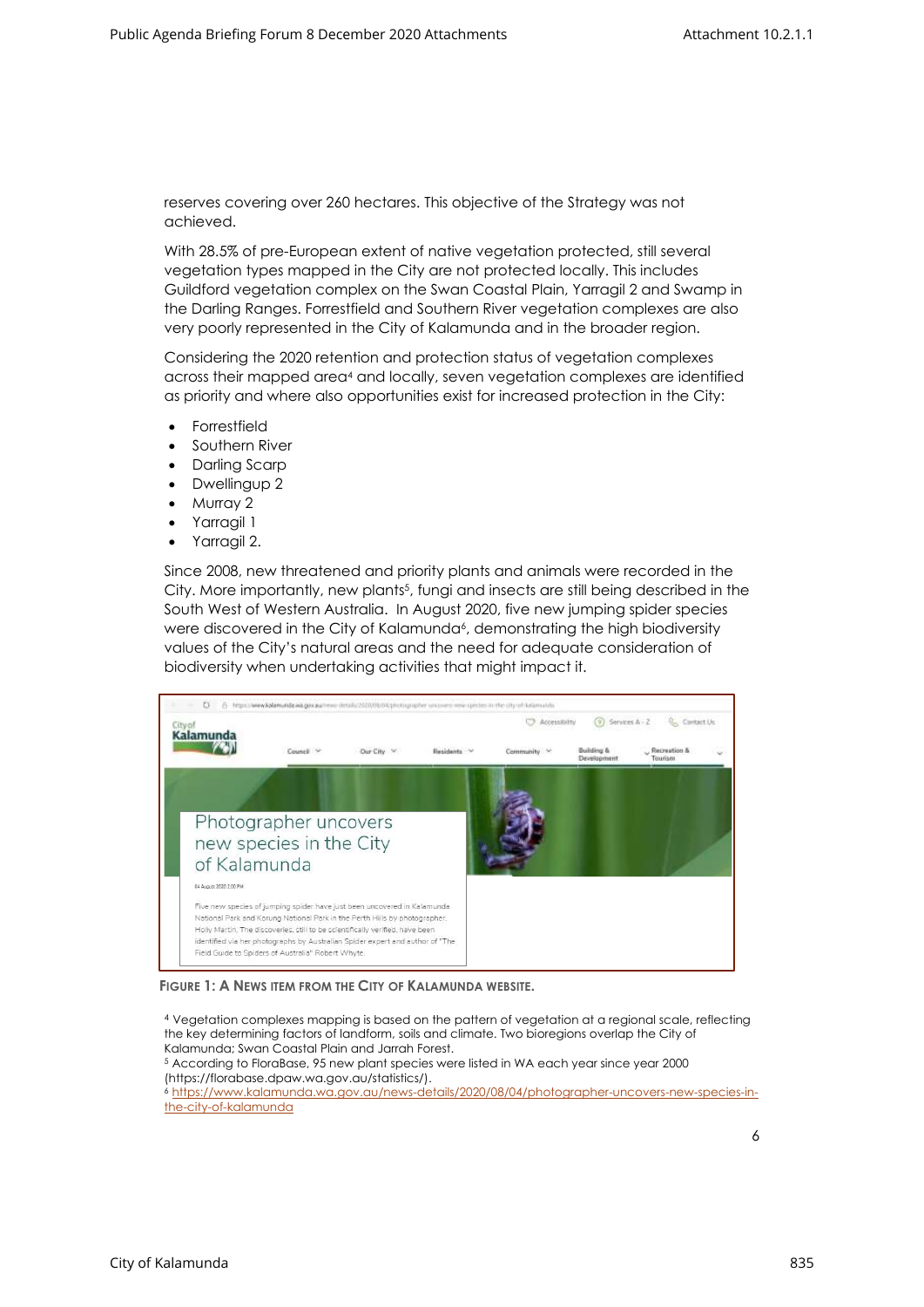

Most of the vegetation remaining on the Swan Coastal Plain portion of the City is now mapped as 'threatened ecological community' and listed under the Commonwealth and State legislation. There are eight threatened and one priority ecological communities mapped in the City.

Wetlands and waterways not only provide habitat to specific plants and animals, they also play an important role in connecting other types of natural areas through highly fragmented development areas. This includes Poison Gully, Woodlupine Brook, Crumpet Creek and Yule Brook, all providing very good opportunities for helping the movement of animals and plant material between protected areas.

Degradation of lands within water catchments not only affects the local waterway but also catchments they are contributing to such as the Canning and Swan Rivers. The latest report into water quality within the Yule Brook catchment concluded that a 25% reduction in nitrogen is required to meet its targets set out in the Swan Canning Water Quality Improvements Plan (Government of Western Australia 2016).

### <span id="page-7-0"></span>WHAT HAS BEEN DONE SO FAR TOWARDS BIODIVERSITY CONSERVATION IN THE CITY OF KAI AMUNDA?

When publishing its 2008 Local Biodiversity Strategy, the City was the first local government in Western Australia to adopt a strategy developed in accordance with State Government endorsed methodology for biodiversity conservation planning at local level (Environmental Protection Authority 2008).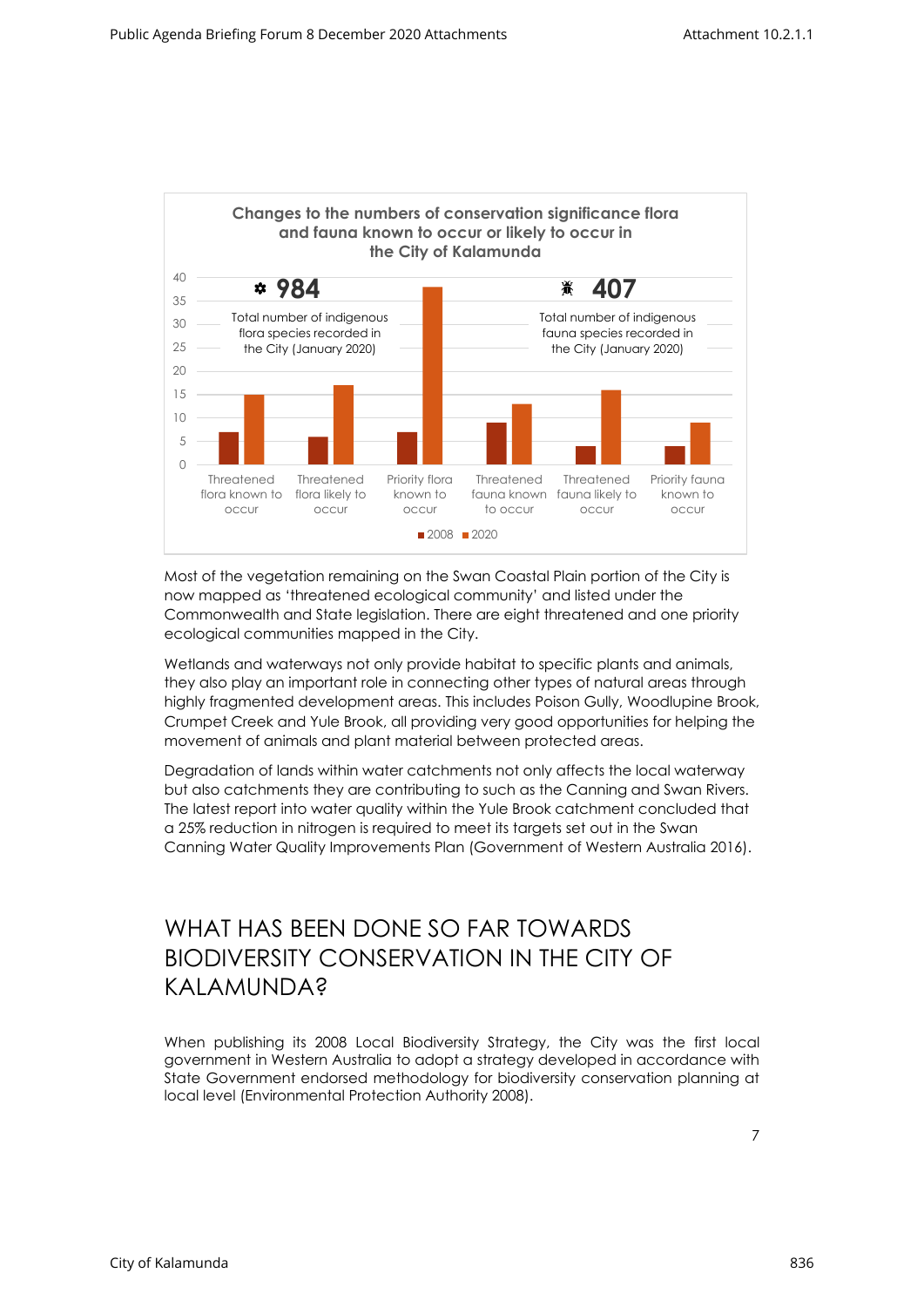The key outcomes from the implementation of the City's first strategy include:

- $\checkmark$  the establishment of a team dedicated to the management of natural areas in City vested lands and to supporting community volunteers
- ✓ the growing number of community volunteers engaged in natural area management (the current register of bushcare volunteers lists 47 Friends Groups active in the City)
- $\checkmark$  implementing restoration projects in several reserves
- ✓ publication of various resources and fact sheets on best practice bushland management including the *Private Landholder Bushland Information Package* (Shire of Kalamunda 2013), *Plants Out of Place* booklet or the monthly *Greenpage* e-newsletter
- ✓ mapping and assessing the condition of all City's natural areas. This mapping informed the conservation priorities in this updated Local Biodiversity Strategy.

# <span id="page-8-0"></span>**CHALLENGES**

All the issues listed in the 2008 Kalamunda Local Biodiversity Strategy as threatening biodiversity in the City of Kalamunda remain relevant in 2020. Habitat loss due to vegetation clearing and degradation continues to be an issue. Rate of vegetation clearing recorded in the City since 2008 was greater than in the previously assessed period; with a rate of 19.6 hectares cleared annually between 2002 and 2008 and a rate of 53 hectares cleared annually between 2008 and 2020.

Habitat loss and habitat fragmentation remain one of the main threats to biodiversity conservation in Australia and elsewhere. While stopping vegetation clearing is not feasible, influencing development design to minimise the need for vegetation clearing and strategically planning for connectivity between retained natural areas can reduce the impact of future development.

Weeds, feral animals, plant diseases, inappropriate fire regimes, changed hydrological regimes and human use of natural areas that is incompatible with biodiversity conservation all affect the capacity of natural areas to retain biodiversity. Management of some of these threats within isolated reserves can be of limited effect if they are not managed on adjoining lands. Therefore, prioritising efforts, encouraging, and adopting best practice across all activities with the potential to affect biodiversity needs to become a standard.

It is anticipated that known threatening processes will be exacerbated due to the impacts of climate change. To reduce these impacts, it is recommended increasing the resilience of natural areas by managing the known threats and establishing a well-connected network of natural areas.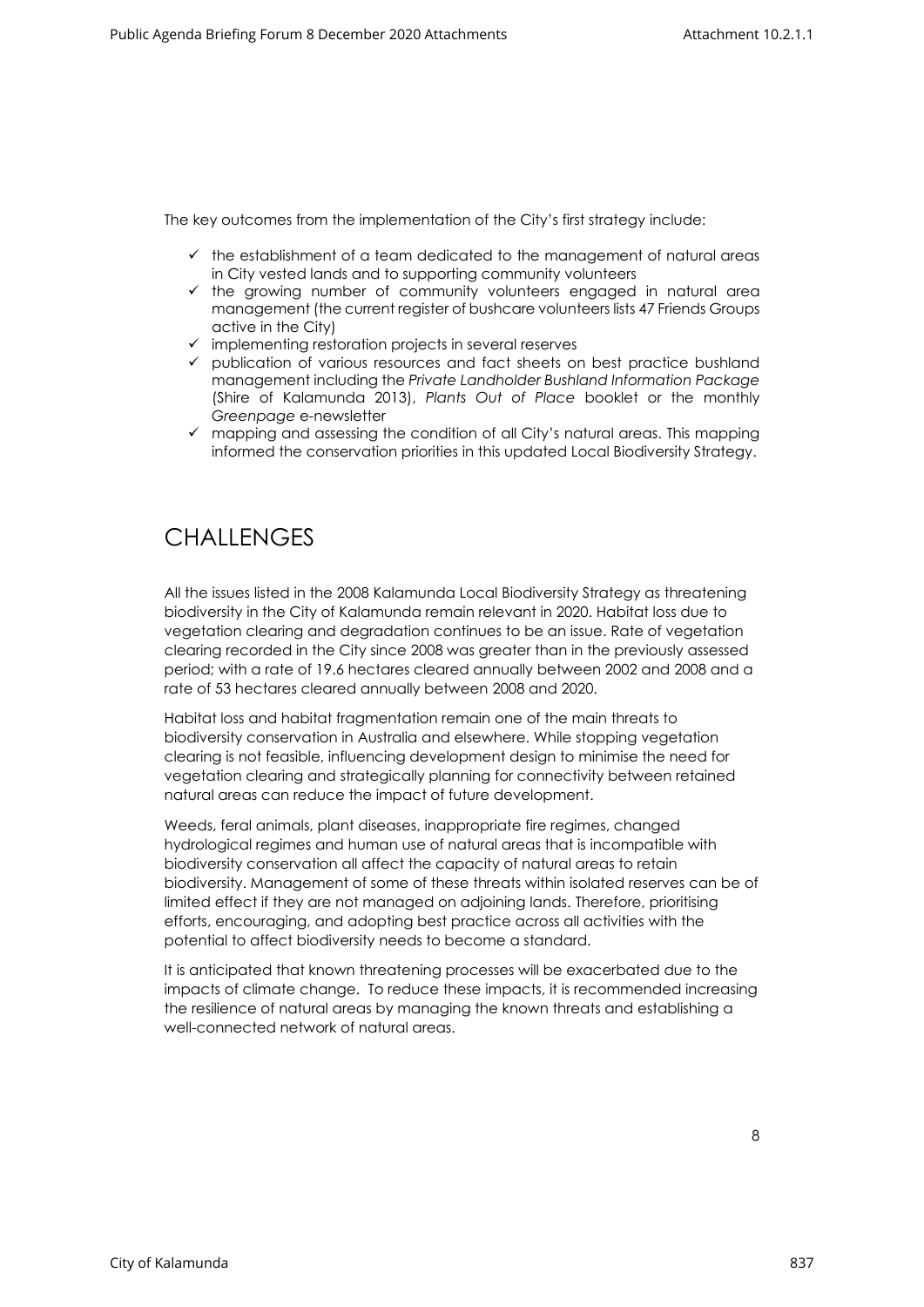### <span id="page-9-0"></span>WHAT CAN BE DONE TO IMPROVE THE BIODIVERSITY CONSERVATION STATUS?

To achieve the City's vision for biodiversity, five key objectives have been identified which can be linked to specific actions and deliverables. In implementing the Local Biodiversity Strategy, the City of Kalamunda seeks to achieve the following objectives:

- 1. *To increase the protection status of priority natural areas in the City, including on local government managed or owned lands, and on private land;*
- 2. *To appropriately manage local natural areas to reduce threats, considering the identified local biodiversity conservation priorities;*
- 3. *To increase the viability and resilience of natural areas by establishing buffers and ecological linkages; considering the impacts of climate change;*
- 4. *To integrate biodiversity considerations across all areas of City's business and operations;*
- <span id="page-9-1"></span>5. *To achieve long term community engagement in biodiversity management.*

WHERE ARE THE PRIORITIES FOR BIODIVERSITY CONSERVATION AND OPPORTUNITIES FOR INCREASED PROTECTION?

Numerous characteristics are used to describe the biodiversity of an area. This can make the assessment of conservation priorities challenging. To assist with determining which areas should be investigated as a priority for conservation across the City, several mapping layers were developed:

1 Natural Area Prioritisation – classifies vegetated areas in the City by the number of number of biodiversity characteristics represented within an area. The prioritisation model uses 31 criteria<sup>7</sup> that consider how representative or rare the vegetation is, the presence of significant plants, animals, wetlands, how large the remnant vegetation patches are and whether they are connected to other patches of vegetation. The higher the number of characteristics known within an area the higher its relative conservation priority (Figure 2).

2 Local ecological linkages – prior mapping the opportunities for connecting protected natural areas and those that are recommended to be formally protected, the levels of vegetation connectivity in the City of Kalamunda were modelled<sup>8</sup> . The vegetation connectivity modelling allowed to test feasibility of mapped ecological linkages across the City (Figure 3).

3 Biodiversity Conservation Priorities – categorises Local Natural Areas according to opportunities to protect biodiversity. This mapping is designed to assist with the identification of relevant land use planning and other actions to improve biodiversity status within Local Natural Areas. There are 12 Biodiversity Conservation Priority categories, one that identifies reserves that are recommended to be re-classified as conservation reserves instead of their current purpose.

<sup>&</sup>lt;sup>7</sup> See Section 5.1.1 of the Technical Report for the full description of the prioritisation criteria.

<sup>8</sup> Methodology used is described in Section 5.1.2 of the Technical Report and Appendix D.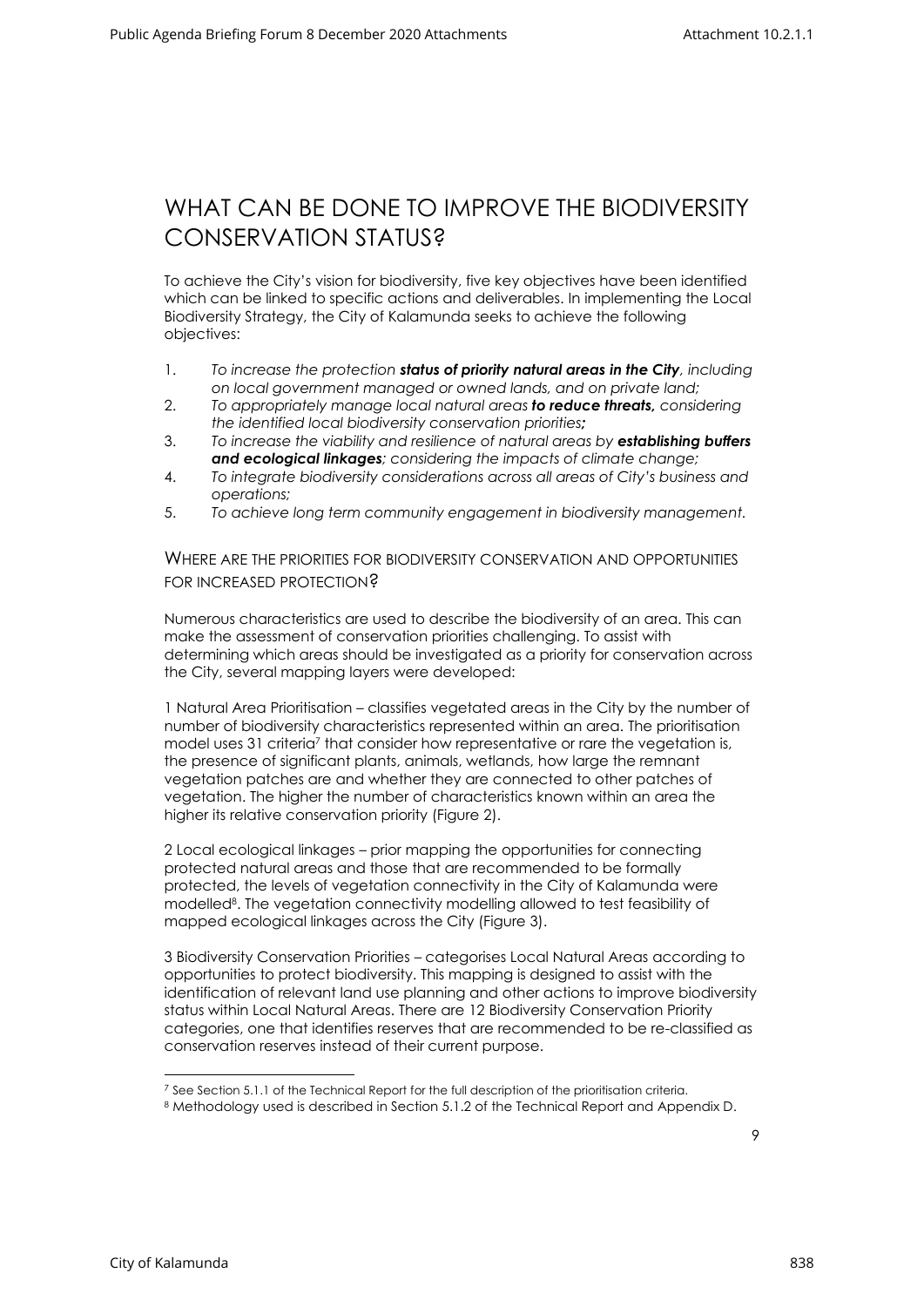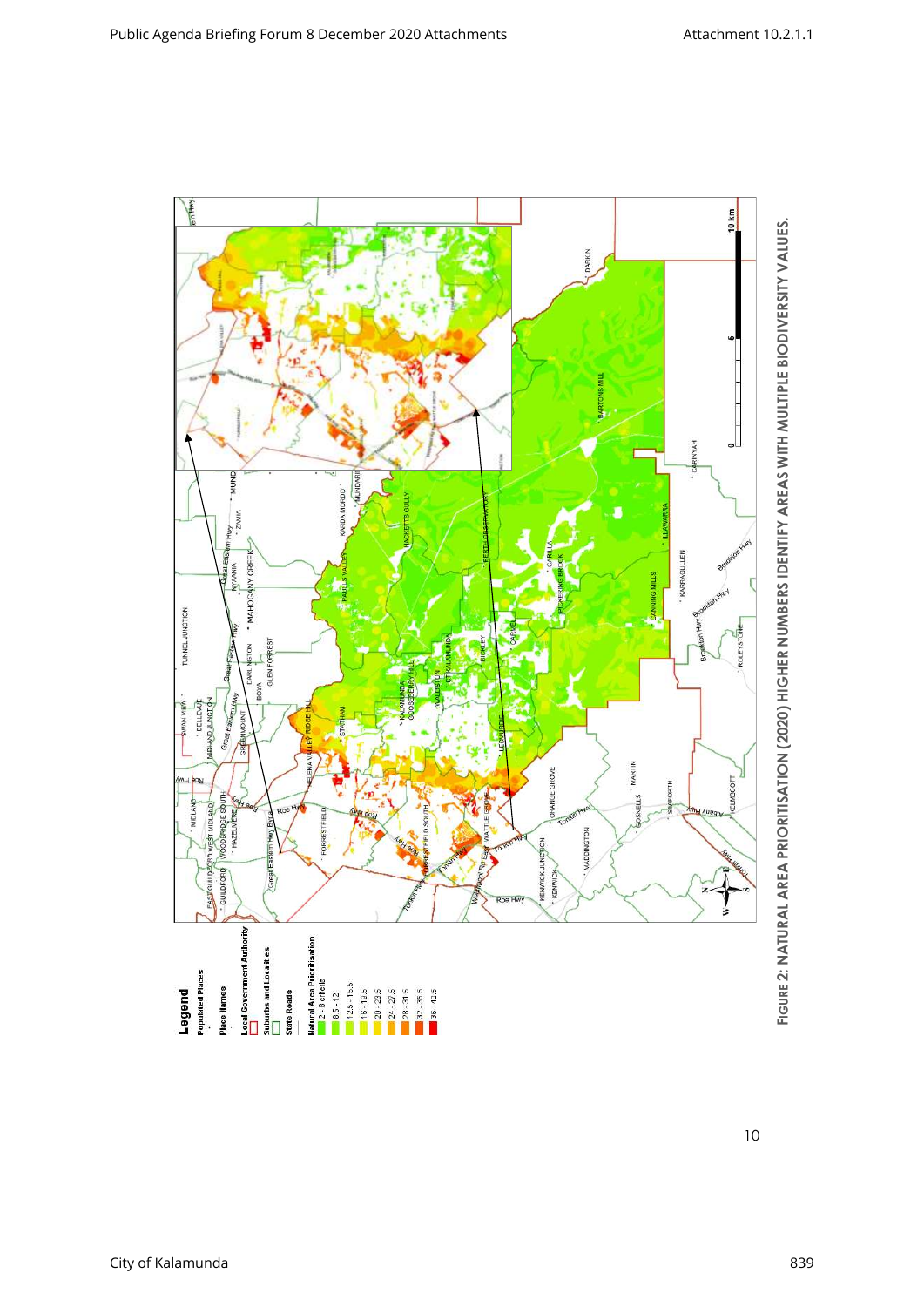

**FIGURE 3: REGIONAL AND LOCAL ECOLOGICAL LINKAGES. 3: REGIONAL AND LOCAL ECOLOGICAL LINKAGES.**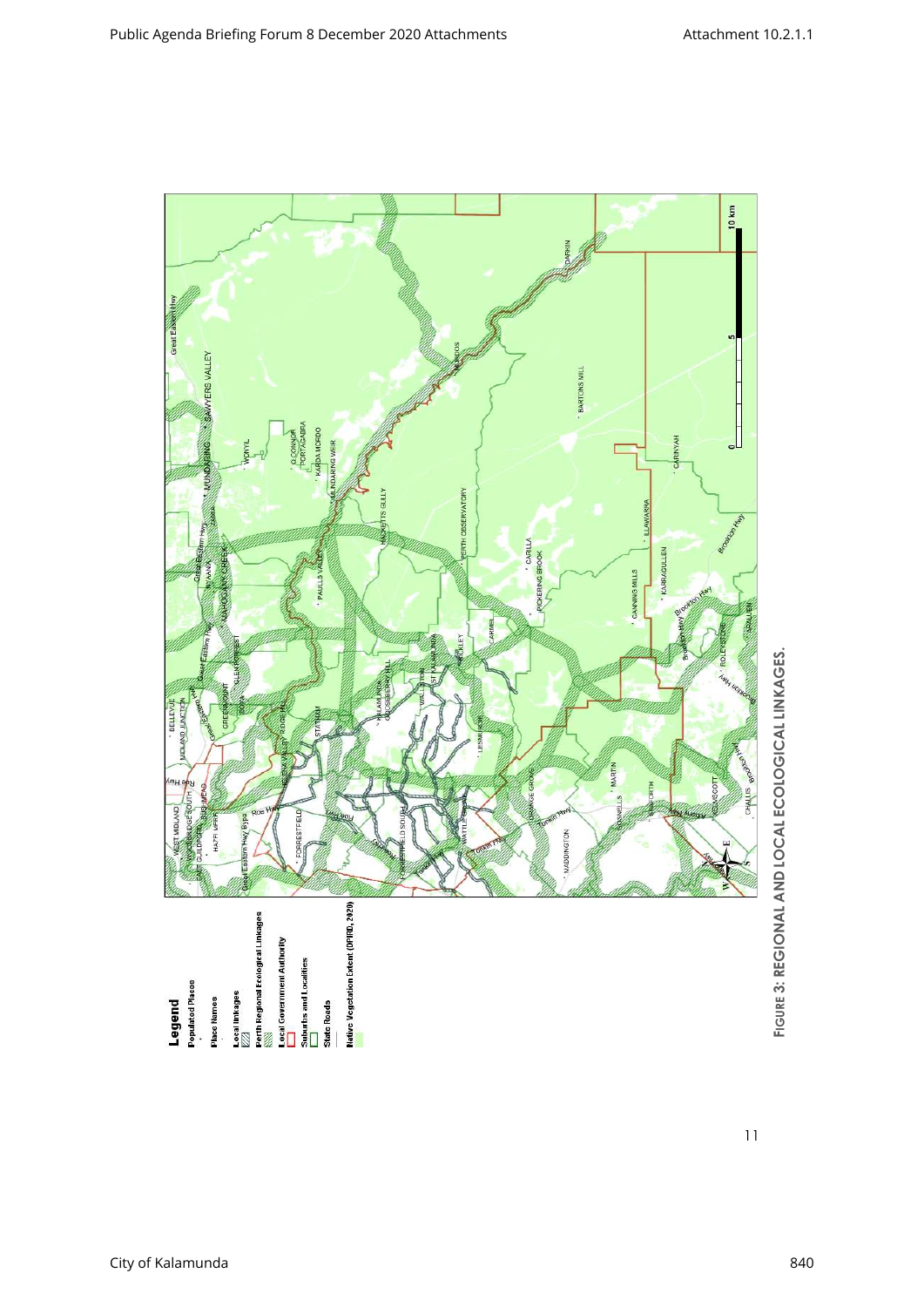

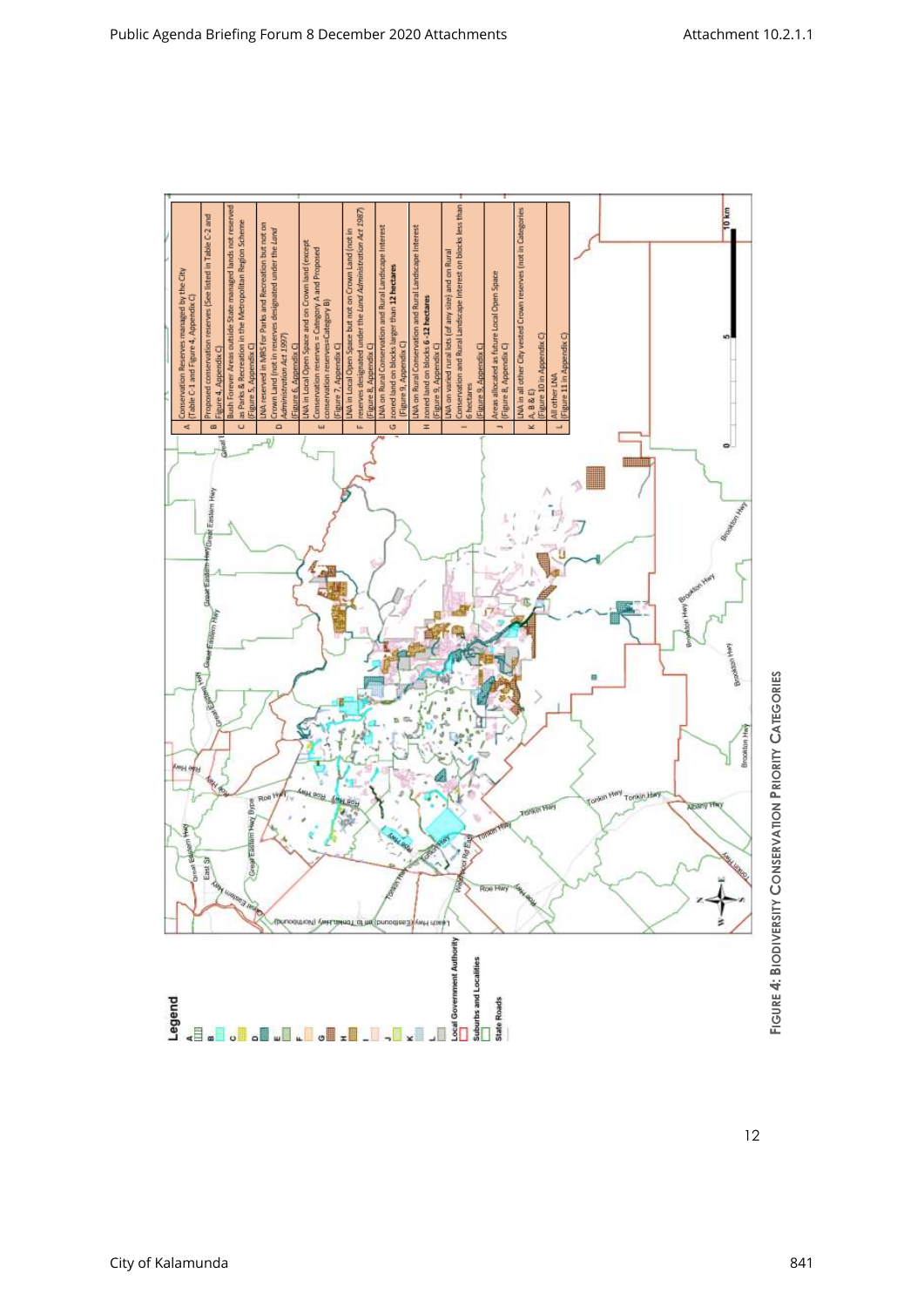Integration of these mapping layers into the City's Local Planning Strategy and the proposed local planning policy will provide one of the key tools for achieving the biodiversity conservation objectives.

The results of the Natural Area Prioritisation (NAP) also inform the prioritisation of lands managed by the City for management. Combining the NAP score with a score for viability for each of the City's more than 200 Local Natural Areas allowed the ranking of these areas (Appendix E). The management priorities will be further informed by the type and severity of threats and community values considerations.



**FIGURE 5: TOP PRIORITY CITY MANAGED LOCAL NATURAL AREAS BASED ON ECOLOGICAL CRITERIA AND VIABILITY.**

The range of tools that are recommended to be implemented to achieve the Local Biodiversity Strategy objectives are summarised in Figure 6 and outlined in the Action Plan and described in more detail in the Technical Report (section 5).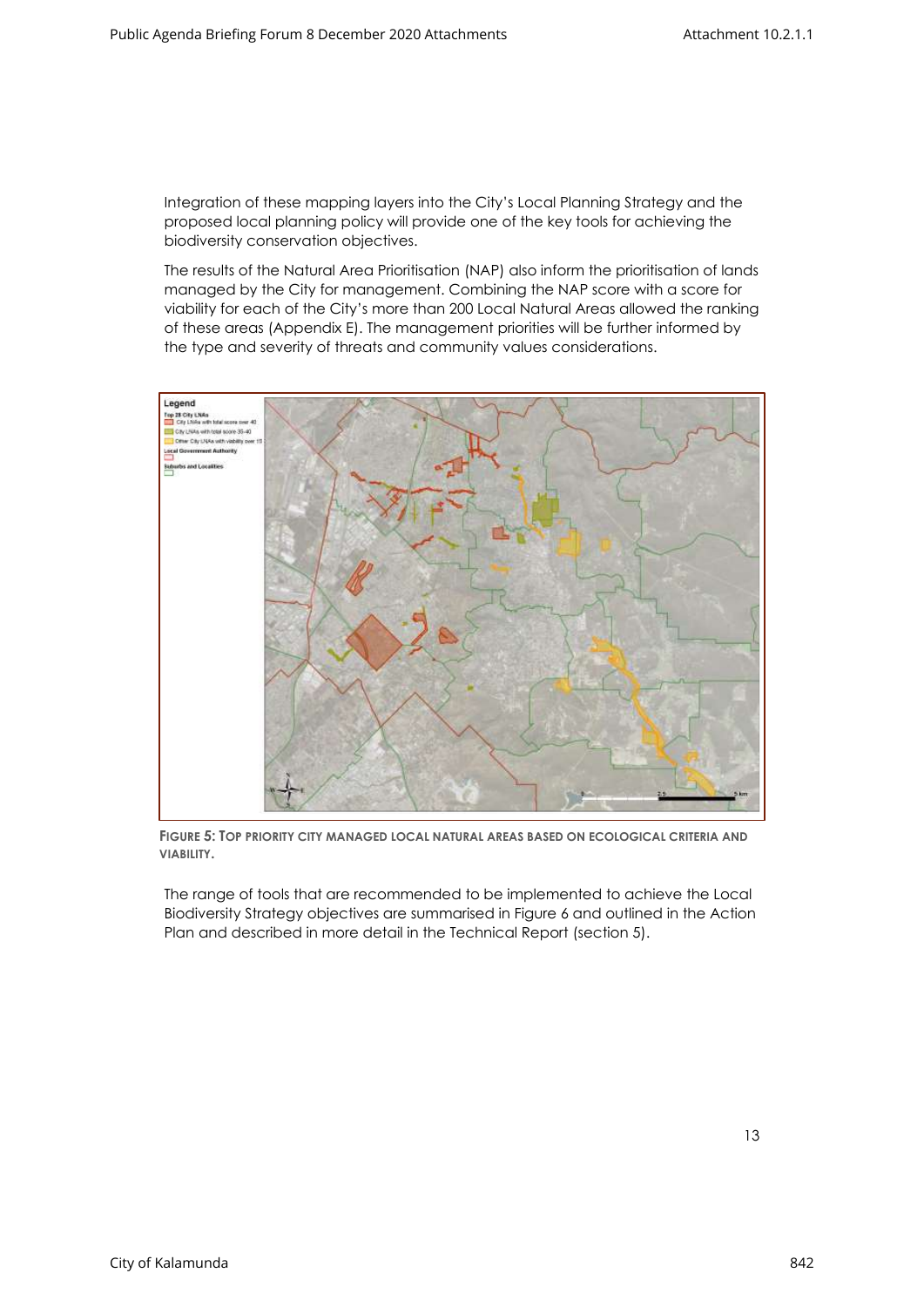

**FIGURE 6: AN OVERVIEW OF TOOLS TO BE USED TO MEET THE LOCAL BIODIVERSITY CONSERVATION OBJECTIVES. 6: AN OVERVIEW OF TOOLS TO BE USED TO MEET THE LOCAL BIODIVERSITY CONSERVATION OBJECTIVES.**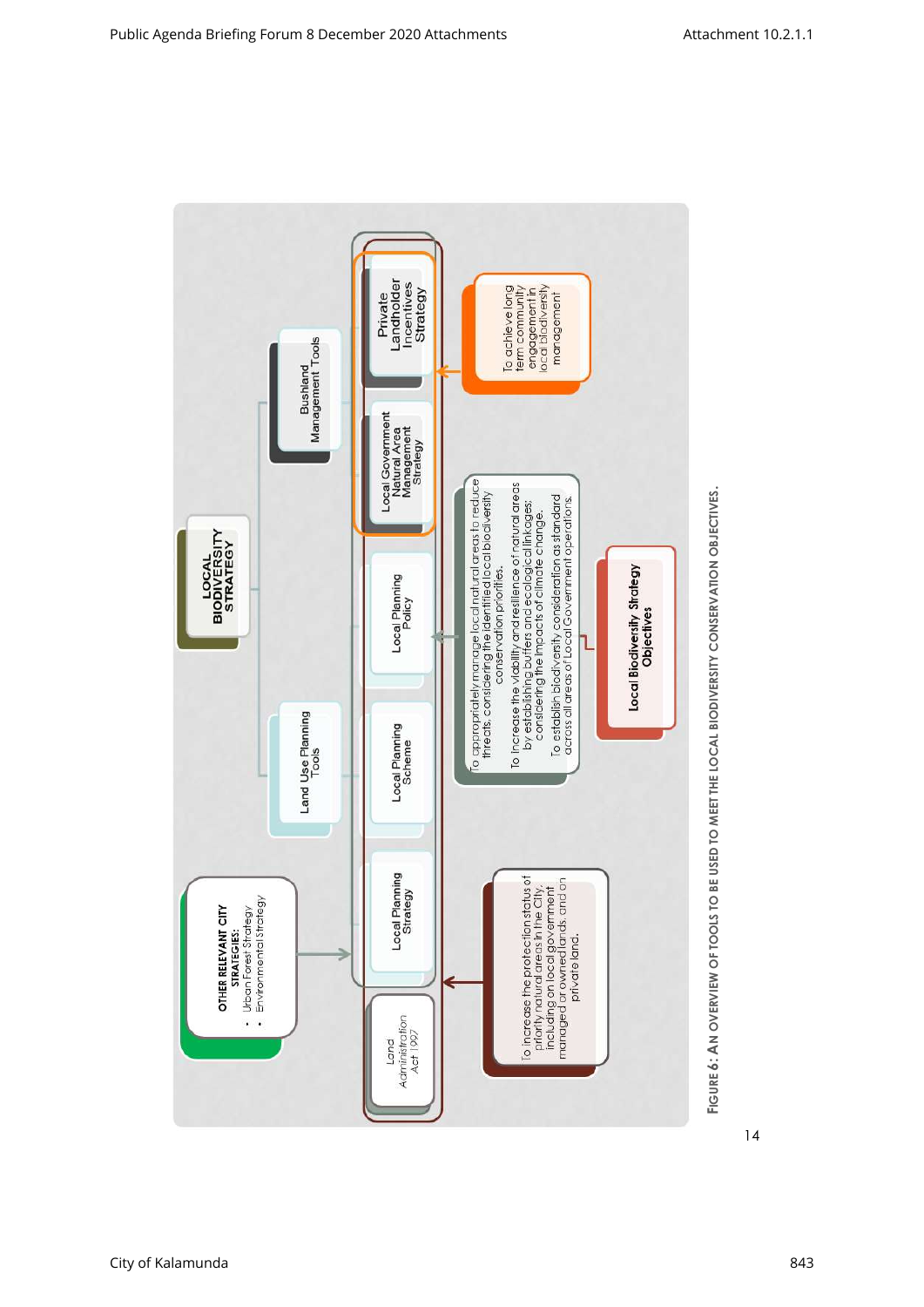#### <span id="page-15-0"></span>HOW WILL PROGRESS TOWARDS IMPROVEMENTS BE **MEASURED?**

To allow monitoring the effectiveness of the proposed implementation mechanisms and the levels of implementation, adoption of targets specific to each objective of the City's Local Biodiversity Strategy is recommended. The recommended targets and references to sections of the Technical Document which discuss how to achieve them is listed below.

| <b>Local Biodiversity</b><br><b>Strategy Objectives</b>                                                                                                                          | Targets to be achieved by 2031                                                                                                                                                                                                                                                                                                                                                                                                                                                                                                                             | How to achieve them?                                                                                                                                                                         |
|----------------------------------------------------------------------------------------------------------------------------------------------------------------------------------|------------------------------------------------------------------------------------------------------------------------------------------------------------------------------------------------------------------------------------------------------------------------------------------------------------------------------------------------------------------------------------------------------------------------------------------------------------------------------------------------------------------------------------------------------------|----------------------------------------------------------------------------------------------------------------------------------------------------------------------------------------------|
| To increase the<br>protection status of<br>significant<br>biodiversity in the<br>City, including on<br>local government<br>managed or<br>owned lands, and<br>on private land.    | 1.1 Formally protect at least additional Implementing<br>500 ha of native vegetation in the<br>City, increasing the protection of at<br>least 30% of the City's natural areas.                                                                                                                                                                                                                                                                                                                                                                             | recommendations in<br>Section 5.2.1, Table 12                                                                                                                                                |
| To appropriately<br>manage local<br>natural areas to<br>reduce threats,<br>considering the<br>identified local<br>biodiversity<br>conservation<br>priorities.                    | 2.1 All local conservation reserves<br>vested in the City are managed in<br>accordance of an approved<br>management plan<br>2.2 Conservation signage is installed at Areas - see section 5.2.2<br>all conservation reserves<br>2.3 Continuous decrease in weed<br>cover and feral animal distribution is<br>recorded in all conservation reserves<br>managed by the City<br>2.4 No new dieback infestations are<br>recorded within the City's                                                                                                              | Develop and adopt a<br>bushland management<br>strategy for all City<br>vested Local Natural                                                                                                  |
| To increase the<br>viability and<br>resilience of natural<br>areas by<br>establishing buffers<br>and ecological<br>linkages;<br>considering the<br>impacts of climate<br>change. | conservation reserves<br>3.1 Each high conservation value<br>natural area is connected to at least<br>three other significant natural areas<br>through a network of ecological<br>linkages<br>3.2 Revegetate at least 250 ha of<br>degraded or cleared land using local<br>species to increase the native<br>vegetation cover in the Swan Coastal<br>Plain portion of the City to at least 10%<br>of its area (about 650hecatres)<br>3.3 At least 50% increase in local tree<br>species in streets and parks of Swan<br>Coastal Plain portion of the City. | Implementation of<br>protection and<br>restoration of natural<br>areas and replating of<br>native vegetation within<br>the regional and local<br>ecological linkages -<br>see Sections 5.2.2 |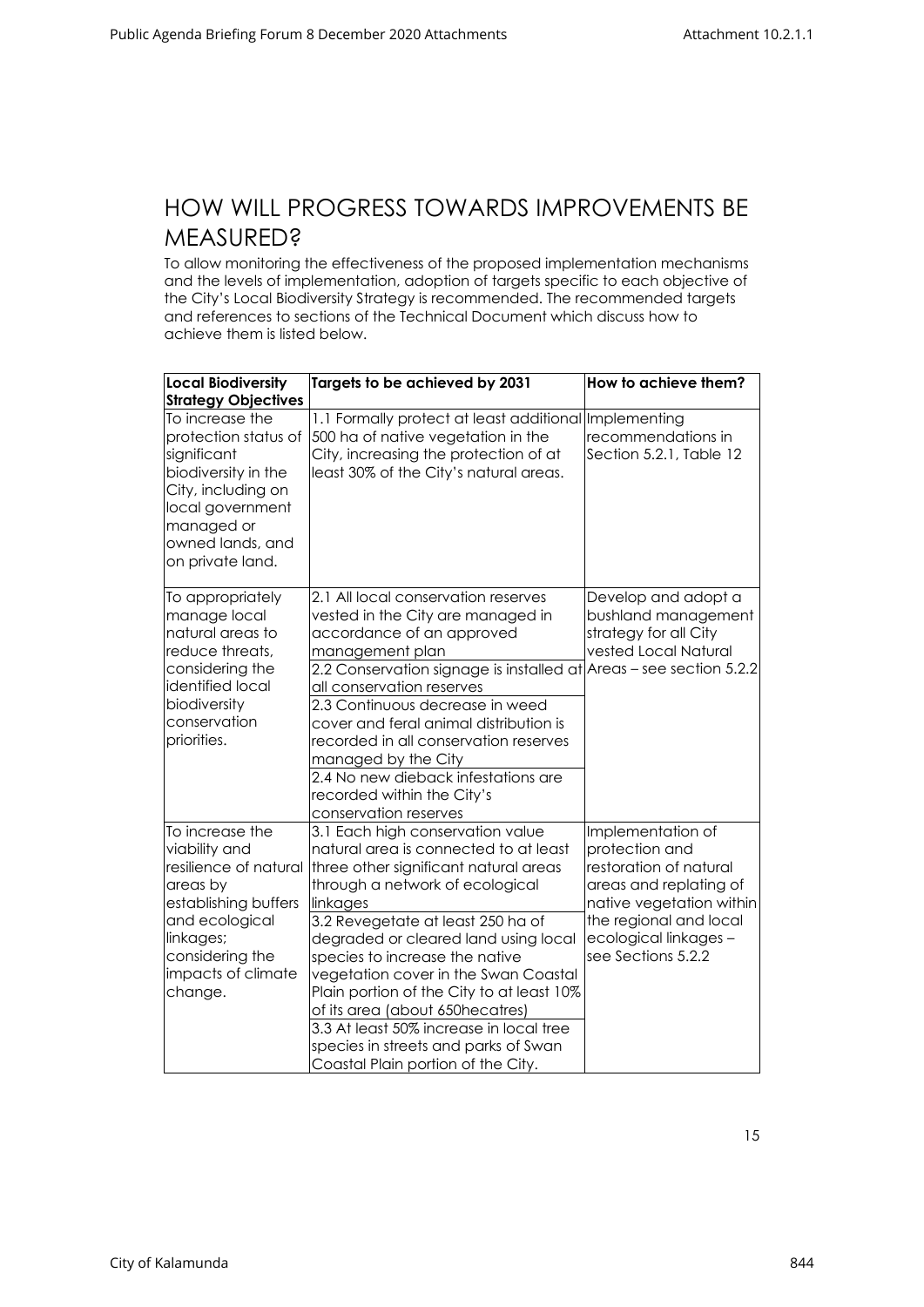| <b>Local Biodiversity</b>                                                                            | Targets to be achieved by 2031                                                                                                                                                                                                                                                               | How to achieve them?                                                                                                                                             |
|------------------------------------------------------------------------------------------------------|----------------------------------------------------------------------------------------------------------------------------------------------------------------------------------------------------------------------------------------------------------------------------------------------|------------------------------------------------------------------------------------------------------------------------------------------------------------------|
| <b>Strategy Objectives</b>                                                                           |                                                                                                                                                                                                                                                                                              |                                                                                                                                                                  |
| To establish<br>biodiversity<br>consideration as<br>standard across all<br>areas for<br>biodiversity | 4.1. Local Biodiversity Strategy<br>objectives are integrated into the<br>City's land use planning tools                                                                                                                                                                                     | Integration into City's<br>Local Planning Strategy,<br>Local Planning Scheme<br>and adoption of Local<br><b>Planning Policies -See</b><br>Section 5.2.1          |
| conservation.                                                                                        | 4.2 All staff use the City's<br>environmental checklist procedures<br>prior project planning and<br>development.                                                                                                                                                                             | Relevant to staff<br>responsible for<br>infrastructure projects'<br>planning and delivery,<br>City infrastructure and<br>lands management -<br>See Section 5.2.3 |
|                                                                                                      | 4.2 All City staff and contractors<br>working on City managed lands follow<br>the best practice dieback and weed<br>hygiene protocols                                                                                                                                                        | See Section 5.2.3                                                                                                                                                |
| To achieve long-<br>term community<br>engagement in<br>local biodiversity<br>management              | 5.1 All current community groups are<br>active and actively participating in<br>the management of natural areas in<br>the City<br>5.2 At least 70% of native vegetation<br>mapped on rural lands is retained<br>5.3 10% increase in participation in the<br>City's environmental initiatives | See Section 5.2.1 and<br>5.2.4.                                                                                                                                  |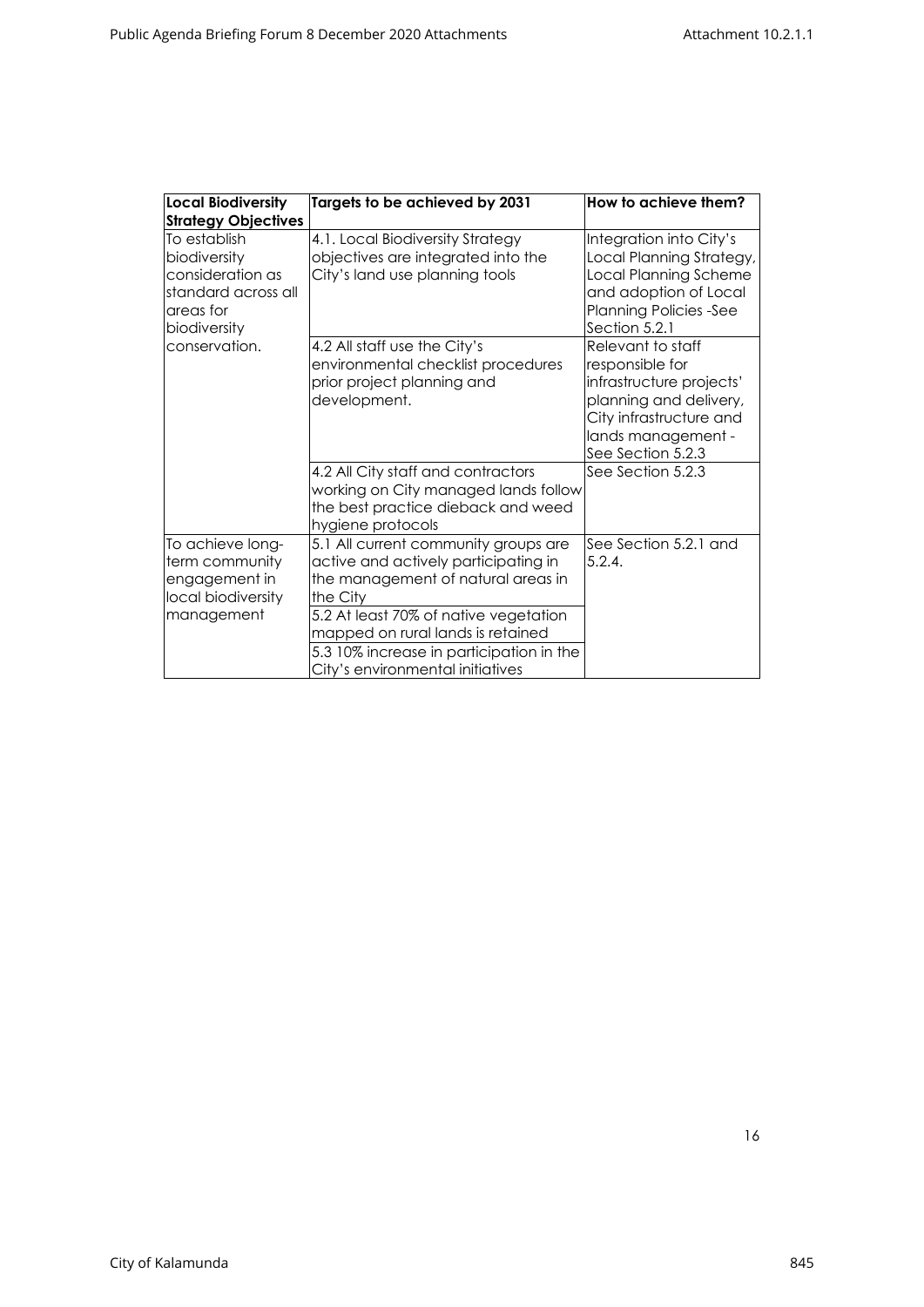### ACTION PLAN

Priority: High – complete by 2022-23 Medium – complete by 2023-2025 Low – complete by 2031

<span id="page-17-0"></span>

| <b>Action</b>                                                                                                                                                                                                                                                  | Priority    | <b>Responsibility</b>                                                                                               | (Key) Performance Indicator- provide<br>justification for the proposed KPIs                                                               | Contributing<br>to target |
|----------------------------------------------------------------------------------------------------------------------------------------------------------------------------------------------------------------------------------------------------------------|-------------|---------------------------------------------------------------------------------------------------------------------|-------------------------------------------------------------------------------------------------------------------------------------------|---------------------------|
| Integration into the land use planning framework                                                                                                                                                                                                               |             |                                                                                                                     |                                                                                                                                           |                           |
| 1.1 Integrate Local Biodiversity Strategy<br>objective, targets and mapping into the<br>City's local planning strategy                                                                                                                                         | High        | Strategic and<br><b>Regulatory Planning</b><br>Services                                                             | WAPC endorses the City's local<br>planning strategy with adequate<br>provisions for local biodiversity (including<br>mapping and targets) | 4.1                       |
| 1.2 Confirm the conservation values of<br>the selected Land Administration Act<br>1997 reserves proposed for change of<br>purpose, or change of classification of<br>reserve to Conservation and Passive<br>Recreation in the local planning scheme<br>(BCP B) | High        | City to engage<br>adequately<br>qualified consultant<br>or City's<br>Coordinator<br>Conservation and<br>Environment | All reserves assessed using the NAIA<br>templates and report on<br>recommendations for reserve purpose<br>change made.                    | 4.1                       |
| 1.3 Scheme Amendment to change the<br>classification of selected high<br>conservation value reserves vested in the<br>City to Conservation and Passive<br>Recreation                                                                                           | High        | Strategic and<br><b>Regulatory Planning</b><br>Services                                                             | All selected reserves with confirmed<br>high conservation values classified for<br>Conservation and Passive Recreation                    | 4.1                       |
| 1.4 Introduce a Special Control Area<br>overlay for implementation of ecological<br>linkages                                                                                                                                                                   | <b>High</b> | Strategic and<br><b>Regulatory Planning</b><br>Services                                                             | Local Planning Scheme Amendment<br>adopted by the Council and the WAPC                                                                    | 4.3                       |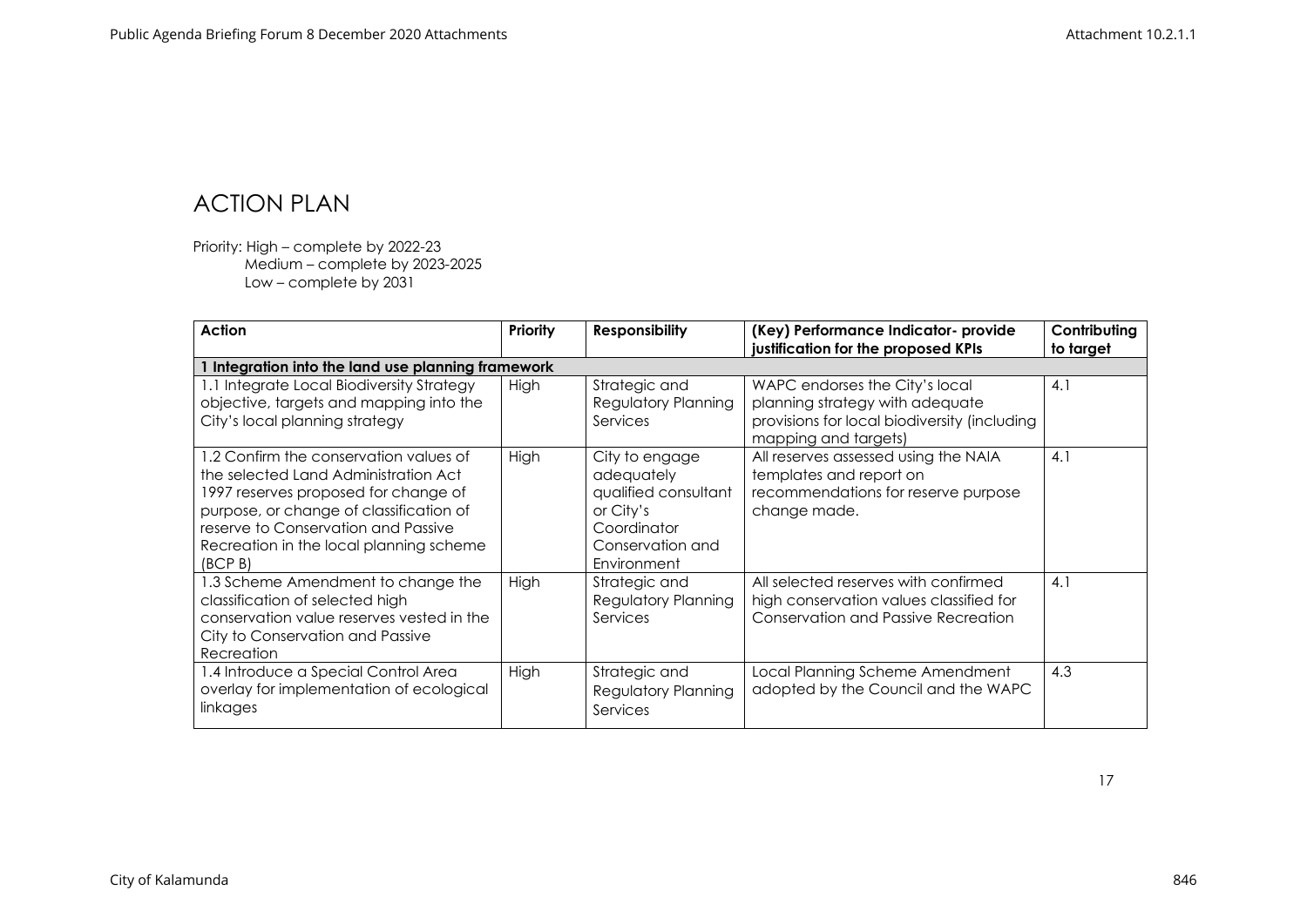| <b>Action</b>                                               | Priority | <b>Responsibility</b>        | (Key) Performance Indicator- provide                                    | Contributing |
|-------------------------------------------------------------|----------|------------------------------|-------------------------------------------------------------------------|--------------|
|                                                             |          |                              | justification for the proposed KPIs                                     | to target    |
| 1.5 Develop a number of Local Planning                      | High     | Strategic and                | Local Planning Policy adopted by the                                    | 4.1          |
| Policy/Policies                                             |          | Regulatory Planning          | Council                                                                 |              |
|                                                             |          | Services                     | All new subdivisions and streetscape<br>upgrades in accordance with the |              |
|                                                             |          |                              | landscaping strategy (80% of plants                                     |              |
|                                                             |          |                              | used are local species)                                                 |              |
|                                                             |          |                              | At least 70% of vegetation remaining in                                 |              |
|                                                             |          |                              | <b>BCPs G,H, I retained</b>                                             |              |
| 1.6 Implement recommendations for                           | Ongoing  | Strategic and                | Contribute to the achievement of 5% of                                  | 4.1          |
| vegetation retention and protection on                      |          | Regulatory Planning          | pre-European vegetation extent                                          |              |
| lands identifies as BCP L                                   |          | Services                     | protected and 10% native vegetation                                     |              |
|                                                             |          |                              | cover on the Swan Coastal Plain portion                                 |              |
|                                                             |          |                              | of the City                                                             |              |
| 1.7 Update the 'Biodiversity Asset'                         | High     | Strategic and                | The updated Biodiversity Assets POS                                     | 4.1          |
| mapping in the City's Public Open Space                     |          | Regulatory Planning          | mapping integrated into the City's                                      |              |
| Strategy (2018)                                             |          | Services                     | Intramaps and used to inform land use                                   |              |
|                                                             |          |                              | planning                                                                |              |
| 2 Local Government Natural Area Management                  |          |                              |                                                                         |              |
| 2.1 Confirm the indicative ecological                       | High     | Environmental                | All current and new natural areas                                       | 4.2 and 4.3  |
| values, condition and management                            |          | Services team or             | assessed and prioritised according to                                   |              |
| issues in all natural areas proposed to be                  |          | suitable consultant          | ecological values and management                                        |              |
| managed for conservation<br>2.2. Develop a strategic 5 year | Medium   |                              | issues                                                                  | 4.2, 4.4 and |
| management master plan for all                              |          | City to engage<br>adequately | Strategic Management Plan adopted<br>by the Council                     | 4.5          |
| conservation reserves                                       |          | qualified consultant         |                                                                         |              |
|                                                             |          | Or in-house by the           |                                                                         |              |
|                                                             |          | Conservation team            |                                                                         |              |
| 2.3 Develop and implement best-                             | Medium-  | Coordinator                  | Best practice procedures part of                                        | 4.2 and 4.4  |
| practice procedures for all City staff and                  | High     | Conservation and             | induction of new staff, part of                                         |              |
| contractors working and accessing                           |          | Environment                  | contractual agreements for all works                                    |              |
|                                                             |          | /Engineering                 |                                                                         |              |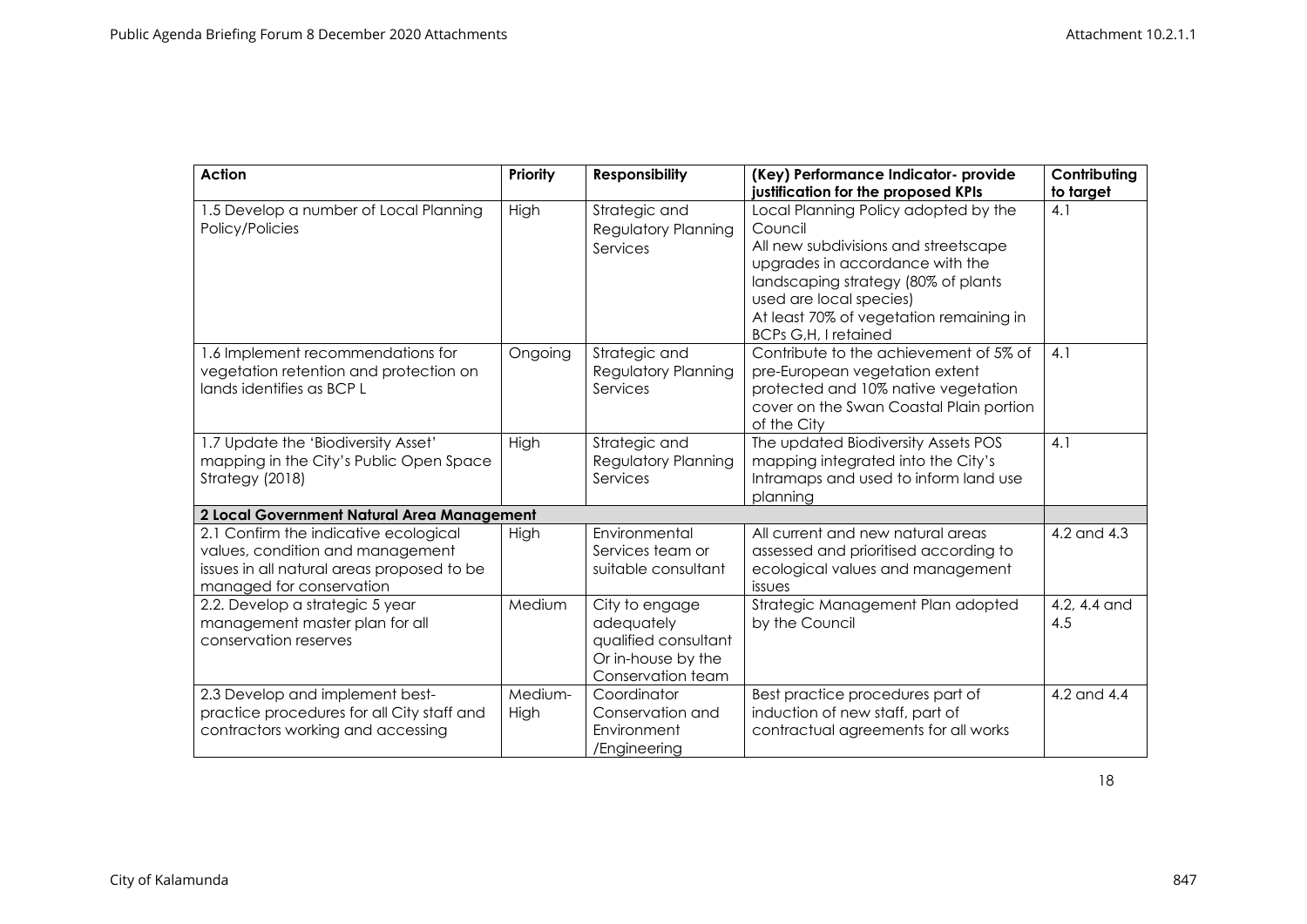| <b>Action</b>                                                                              | <b>Priority</b> | <b>Responsibility</b>           | (Key) Performance Indicator- provide<br>justification for the proposed KPIs | Contributing<br>to target |
|--------------------------------------------------------------------------------------------|-----------------|---------------------------------|-----------------------------------------------------------------------------|---------------------------|
| natural areas and managing                                                                 |                 | Services/Community              | potentially within or near protected                                        |                           |
| infrastructure assets                                                                      |                 | Infrastructure                  | natural areas                                                               |                           |
| 2.4 Develop and Implement the LNA                                                          | Ongoing         | Coordinator                     | At least 80% of LNA reserves being                                          | 4.2, 4.4 and              |
| reserve management master plan                                                             |                 | Conservation and                | actively managed by 2031                                                    | 4.5                       |
|                                                                                            |                 | Environment                     |                                                                             |                           |
|                                                                                            |                 | /Community                      |                                                                             |                           |
|                                                                                            |                 | Infrastructure                  |                                                                             |                           |
| 2.5 Undertake periodic fauna monitoring                                                    | Ongoing         | Conservation and                | All viable natural areas will show current                                  | 4.2 and 4.5               |
| and keep records of all incidental fauna                                                   |                 | Environment Team                | records of threatened and priority fauna                                    |                           |
| observations for all natural areas.                                                        |                 |                                 | where they would have occurred prior                                        |                           |
| 2.6 Report any new records to DPAW                                                         | Ongoing         | Conservation and                | fragmentation<br>DPAW records of fauna in the City are                      | 4.1                       |
|                                                                                            |                 | Environment Team                | up-to-date                                                                  |                           |
| 2.7 Develop and implement a                                                                | Medium          | Coordinator                     | At least 50% of mapped degraded area                                        | 4.3                       |
| revegetation plan for all degraded lands                                                   |                 | Conservation and                | in conservation reserves are                                                |                           |
| within ecological linkages                                                                 |                 | Environment                     | revegetated by 2031                                                         |                           |
|                                                                                            |                 | /Community                      |                                                                             |                           |
|                                                                                            |                 | Infrastructure                  |                                                                             |                           |
| 2.8 Develop and implement a City wide                                                      | High            | Coordinator                     | By 2031, at least 50% of street and park                                    | 4.3                       |
| landscaping program (including public                                                      |                 | Conservation and                | trees are local species                                                     |                           |
| open space, compensation basins and                                                        |                 | Environment                     |                                                                             |                           |
| streets)- overlapping with the City's Urban                                                |                 | /Engineering                    |                                                                             |                           |
| <b>Forest Strategy</b>                                                                     |                 | Services/Community              |                                                                             |                           |
|                                                                                            |                 | Infrastructure/Devel            |                                                                             |                           |
|                                                                                            |                 | opment Services                 |                                                                             |                           |
| 3 Private landholder and community volunteers support                                      |                 |                                 |                                                                             |                           |
| 3.1 Facilitate private landholder                                                          | High            | Coordinator                     | At least 20% of private landholders on                                      | 4.2                       |
| consultation to identify the most desirable<br>incentives for biodiversity conservation on |                 | Conservation and<br>Environment | rural zoned lands actively engaged in<br>the survey                         |                           |
| private land                                                                               |                 | /Community                      |                                                                             |                           |
|                                                                                            |                 | Services                        |                                                                             |                           |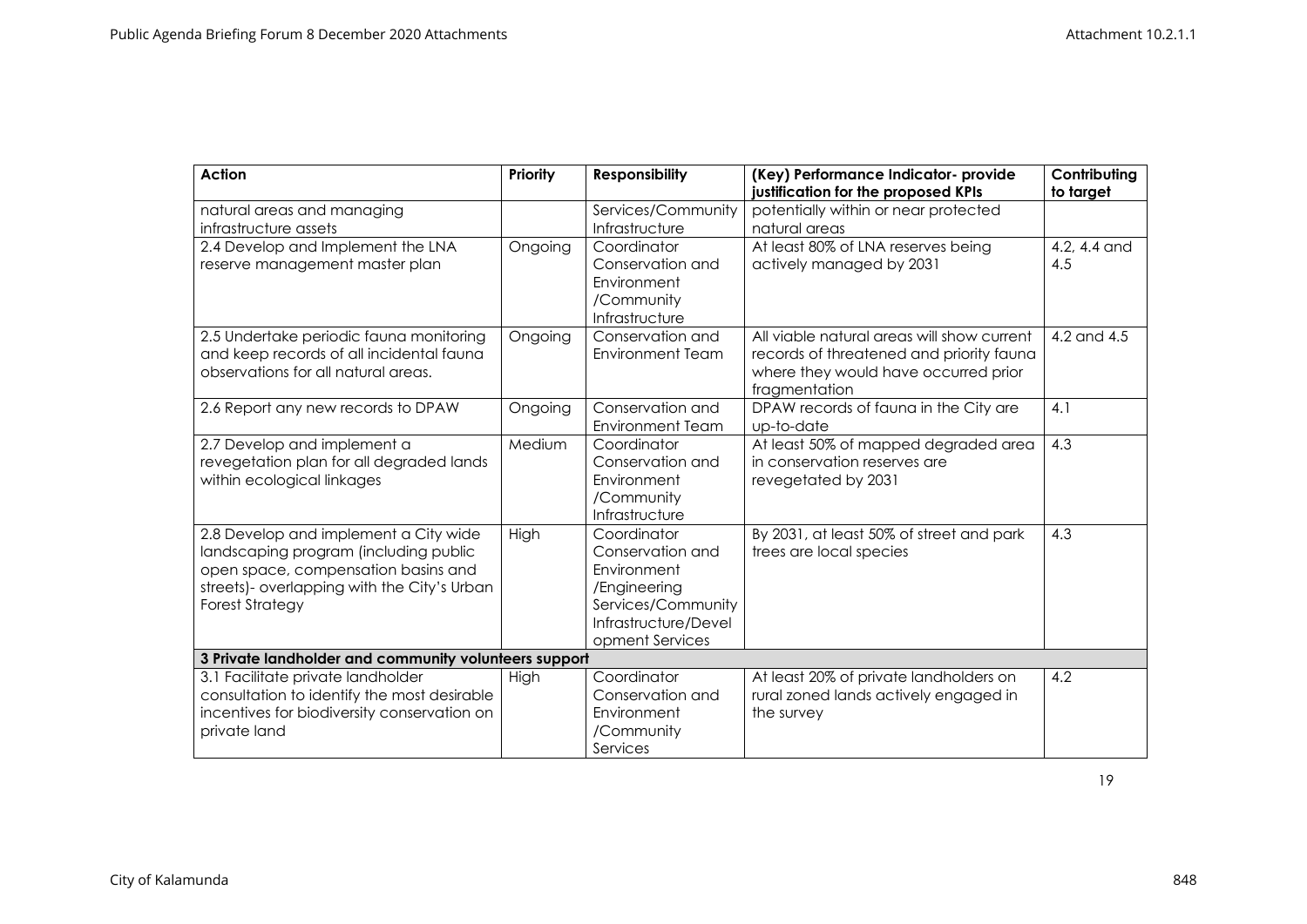| <b>Action</b>                                                                                                                                                                                                                                                             | <b>Priority</b> | <b>Responsibility</b>                                                                                      | (Key) Performance Indicator- provide<br>justification for the proposed KPIs                                                                                              | Contributing<br>to target |
|---------------------------------------------------------------------------------------------------------------------------------------------------------------------------------------------------------------------------------------------------------------------------|-----------------|------------------------------------------------------------------------------------------------------------|--------------------------------------------------------------------------------------------------------------------------------------------------------------------------|---------------------------|
| 3.2 Prepare and implement a private<br>landholder incentives package to<br>support biodiversity conservation on<br>private rural lands.                                                                                                                                   | Medium          | City to engage<br>adequately<br>qualified<br>consultant/<br>Coordinator<br>Conservation and<br>Environment | Private landholders incentive strategy<br>adopted by the council<br>At least 70% of native vegetation<br>mapped on rural lands is retained in<br>2031                    | 4.2                       |
| 3.3. Deliver local plant subsidy scheme,<br>targeting properties within ecological<br>linkages                                                                                                                                                                            | Medium          | Conservation and<br><b>Environment Team</b>                                                                | 60% of land owners within each linkage<br>actively participated in the scheme                                                                                            | 4.3                       |
| 3.4 Support community volunteers and<br>private landholders:<br>Information on management<br>Volunteer insurance<br>Free training<br>Promotion of bushcare activities<br>Volunteer recognition                                                                            | Ongoing         | Conservation and<br><b>Environment Team</b>                                                                | 90% of the current community groups<br>are active and actively participating in<br>the management of natural areas in the<br><b>City in 2031</b><br>XX new groups formed | 4.5                       |
| 4 Communication and Local Government capacity building                                                                                                                                                                                                                    |                 |                                                                                                            |                                                                                                                                                                          |                           |
| 4.1 Integrate all Local Biodiversity<br>Strategy mapping into the City's<br>information system                                                                                                                                                                            | High            | Development<br>Services                                                                                    | Mapping accessible to all City services                                                                                                                                  | 4.4                       |
| 4.2 Develop an interactive portal for<br>residents with information on how they<br>can support biodiversity locally:<br>Responsible cat and dog<br>ownership<br>Bee keeping<br>$\bullet$<br>Nest boxes - birds, bats, insects<br>Wildlife care in bushfire<br>emergencies | Medium          | Coordinator<br>Conservation and<br>Environment<br>/Corporate Services                                      | 10% annual increase of community<br>activity on the portal                                                                                                               | 4.2, 4.3 and<br>4.5       |